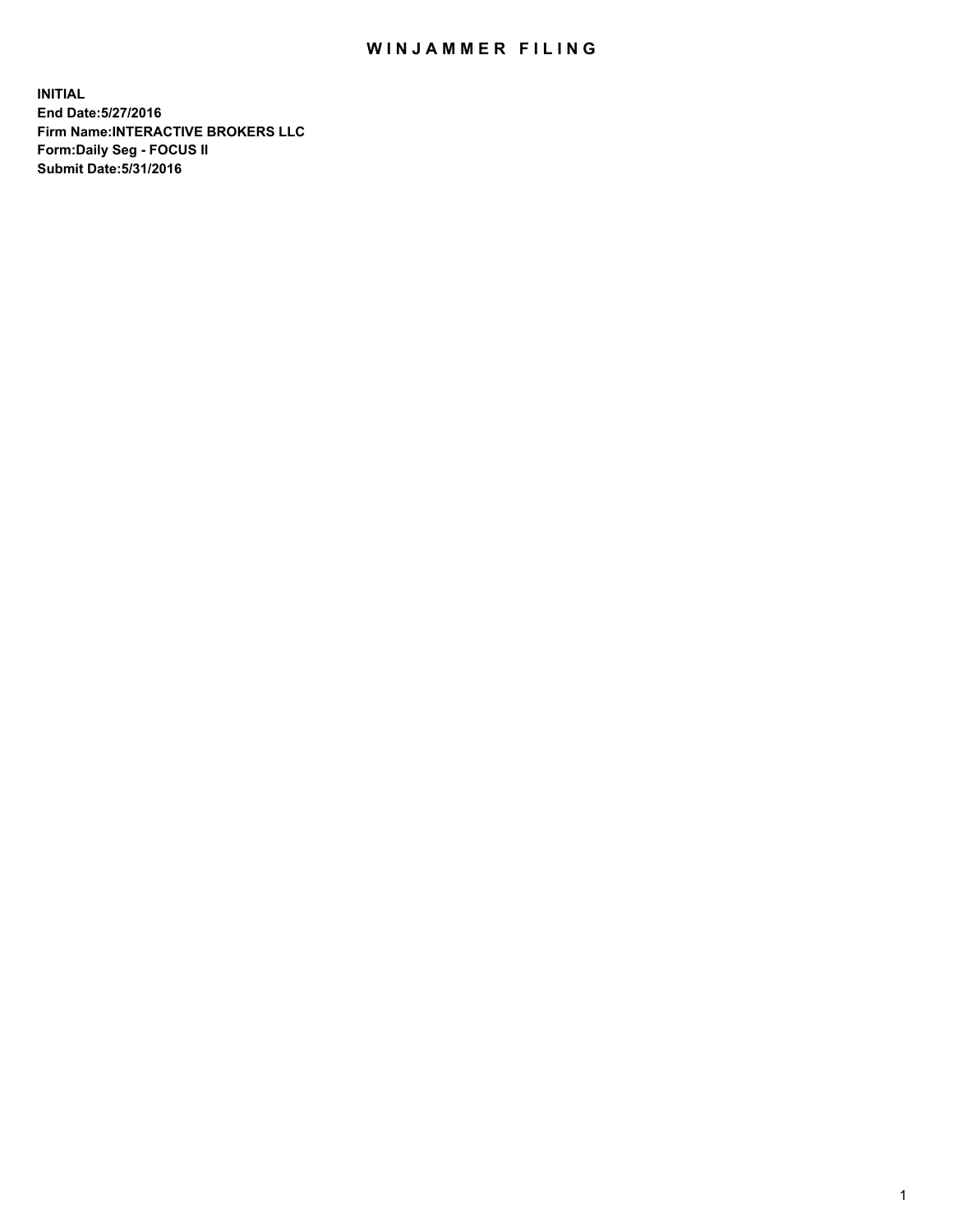## **INITIAL End Date:5/27/2016 Firm Name:INTERACTIVE BROKERS LLC Form:Daily Seg - FOCUS II Submit Date:5/31/2016 Daily Segregation - Cover Page**

| Name of Company<br><b>Contact Name</b><br><b>Contact Phone Number</b><br><b>Contact Email Address</b>                                                                                                                                                                                                                          | <b>INTERACTIVE BROKERS LLC</b><br>James Menicucci<br>203-618-8085<br>jmenicucci@interactivebrokers.c<br>om |
|--------------------------------------------------------------------------------------------------------------------------------------------------------------------------------------------------------------------------------------------------------------------------------------------------------------------------------|------------------------------------------------------------------------------------------------------------|
| FCM's Customer Segregated Funds Residual Interest Target (choose one):<br>a. Minimum dollar amount: ; or<br>b. Minimum percentage of customer segregated funds required:%; or<br>c. Dollar amount range between: and; or<br>d. Percentage range of customer segregated funds required between:% and%.                          | $\overline{\mathbf{0}}$<br>0<br>155,000,000 245,000,000<br>0 <sub>0</sub>                                  |
| FCM's Customer Secured Amount Funds Residual Interest Target (choose one):<br>a. Minimum dollar amount: ; or<br>b. Minimum percentage of customer secured funds required:%; or<br>c. Dollar amount range between: and; or<br>d. Percentage range of customer secured funds required between:% and%.                            | $\overline{\mathbf{0}}$<br>$\overline{\mathbf{0}}$<br>80,000,000 120,000,000<br>00                         |
| FCM's Cleared Swaps Customer Collateral Residual Interest Target (choose one):<br>a. Minimum dollar amount: ; or<br>b. Minimum percentage of cleared swaps customer collateral required:% ; or<br>c. Dollar amount range between: and; or<br>d. Percentage range of cleared swaps customer collateral required between:% and%. | $\overline{\mathbf{0}}$<br>$\overline{\mathbf{0}}$<br>0 <sub>0</sub><br><u>00</u>                          |

Attach supporting documents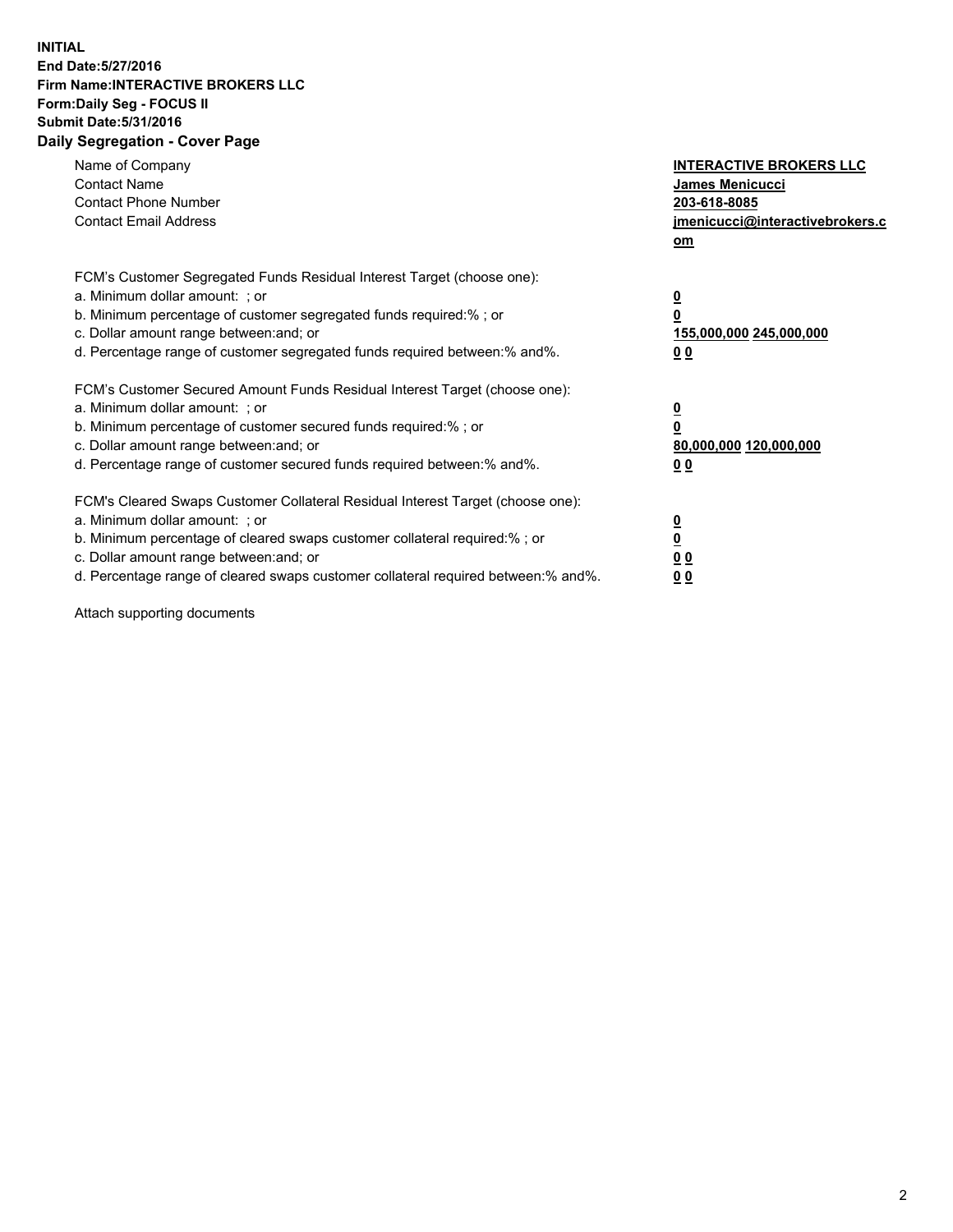## **INITIAL End Date:5/27/2016 Firm Name:INTERACTIVE BROKERS LLC Form:Daily Seg - FOCUS II Submit Date:5/31/2016 Daily Segregation - Secured Amounts**

|     | Dany Ocgregation - Oceaned Announts                                                         |                                  |
|-----|---------------------------------------------------------------------------------------------|----------------------------------|
|     | Foreign Futures and Foreign Options Secured Amounts                                         |                                  |
|     | Amount required to be set aside pursuant to law, rule or regulation of a foreign            | $0$ [7305]                       |
|     | government or a rule of a self-regulatory organization authorized thereunder                |                                  |
| 1.  | Net ledger balance - Foreign Futures and Foreign Option Trading - All Customers             |                                  |
|     | A. Cash                                                                                     | 289,686,837 [7315]               |
|     | B. Securities (at market)                                                                   | $0$ [7317]                       |
| 2.  | Net unrealized profit (loss) in open futures contracts traded on a foreign board of trade   | 6,215,420 [7325]                 |
| 3.  | Exchange traded options                                                                     |                                  |
|     | a. Market value of open option contracts purchased on a foreign board of trade              | <b>76,097</b> [7335]             |
|     | b. Market value of open contracts granted (sold) on a foreign board of trade                | $-32,828$ [7337]                 |
| 4.  | Net equity (deficit) (add lines 1.2. and 3.)                                                | 295,945,526 [7345]               |
| 5.  | Account liquidating to a deficit and account with a debit balances - gross amount           | 64,859 [7351]                    |
|     | Less: amount offset by customer owned securities                                            | 0 [7352] 64,859 [7354]           |
| 6.  | Amount required to be set aside as the secured amount - Net Liquidating Equity              | 296,010,385 [7355]               |
|     | Method (add lines 4 and 5)                                                                  |                                  |
| 7.  | Greater of amount required to be set aside pursuant to foreign jurisdiction (above) or line | 296,010,385 [7360]               |
|     | 6.                                                                                          |                                  |
|     | FUNDS DEPOSITED IN SEPARATE REGULATION 30.7 ACCOUNTS                                        |                                  |
| 1.  | Cash in banks                                                                               |                                  |
|     | A. Banks located in the United States                                                       | 200,000 [7500]                   |
|     | B. Other banks qualified under Regulation 30.7                                              | 0 [7520] 200,000 [7530]          |
| 2.  | Securities                                                                                  |                                  |
|     | A. In safekeeping with banks located in the United States                                   | 358,508,490 [7540]               |
|     | B. In safekeeping with other banks qualified under Regulation 30.7                          | 0 [7560] 358,508,490 [7570]      |
| 3.  | Equities with registered futures commission merchants                                       |                                  |
|     | A. Cash                                                                                     | $0$ [7580]                       |
|     | <b>B.</b> Securities                                                                        | $0$ [7590]                       |
|     | C. Unrealized gain (loss) on open futures contracts                                         | $0$ [7600]                       |
|     | D. Value of long option contracts                                                           | $0$ [7610]                       |
|     | E. Value of short option contracts                                                          | 0 [7615] 0 [7620]                |
| 4.  | Amounts held by clearing organizations of foreign boards of trade                           |                                  |
|     | A. Cash                                                                                     | $0$ [7640]                       |
|     | <b>B.</b> Securities                                                                        | $0$ [7650]                       |
|     | C. Amount due to (from) clearing organization - daily variation                             | $0$ [7660]                       |
|     | D. Value of long option contracts                                                           | $0$ [7670]                       |
|     | E. Value of short option contracts                                                          | 0 [7675] 0 [7680]                |
| 5.  | Amounts held by members of foreign boards of trade                                          |                                  |
|     | A. Cash                                                                                     | 61,084,133 [7700]                |
|     | <b>B.</b> Securities                                                                        | $0$ [7710]                       |
|     | C. Unrealized gain (loss) on open futures contracts                                         | $-1,315,568$ [7720]              |
|     | D. Value of long option contracts                                                           | 76,100 [7730]                    |
|     | E. Value of short option contracts                                                          | -32,829 [7735] 59,811,836 [7740] |
| 6.  | Amounts with other depositories designated by a foreign board of trade                      | $0$ [7760]                       |
| 7.  | Segregated funds on hand                                                                    | $0$ [7765]                       |
| 8.  | Total funds in separate section 30.7 accounts                                               | 418,520,326 [7770]               |
| 9.  | Excess (deficiency) Set Aside for Secured Amount (subtract line 7 Secured Statement         | 122,509,941 [7380]               |
|     | Page 1 from Line 8)                                                                         |                                  |
| 10. | Management Target Amount for Excess funds in separate section 30.7 accounts                 | 80,000,000 [7780]                |
| 11. | Excess (deficiency) funds in separate 30.7 accounts over (under) Management Target          | 42,509,941 [7785]                |
|     |                                                                                             |                                  |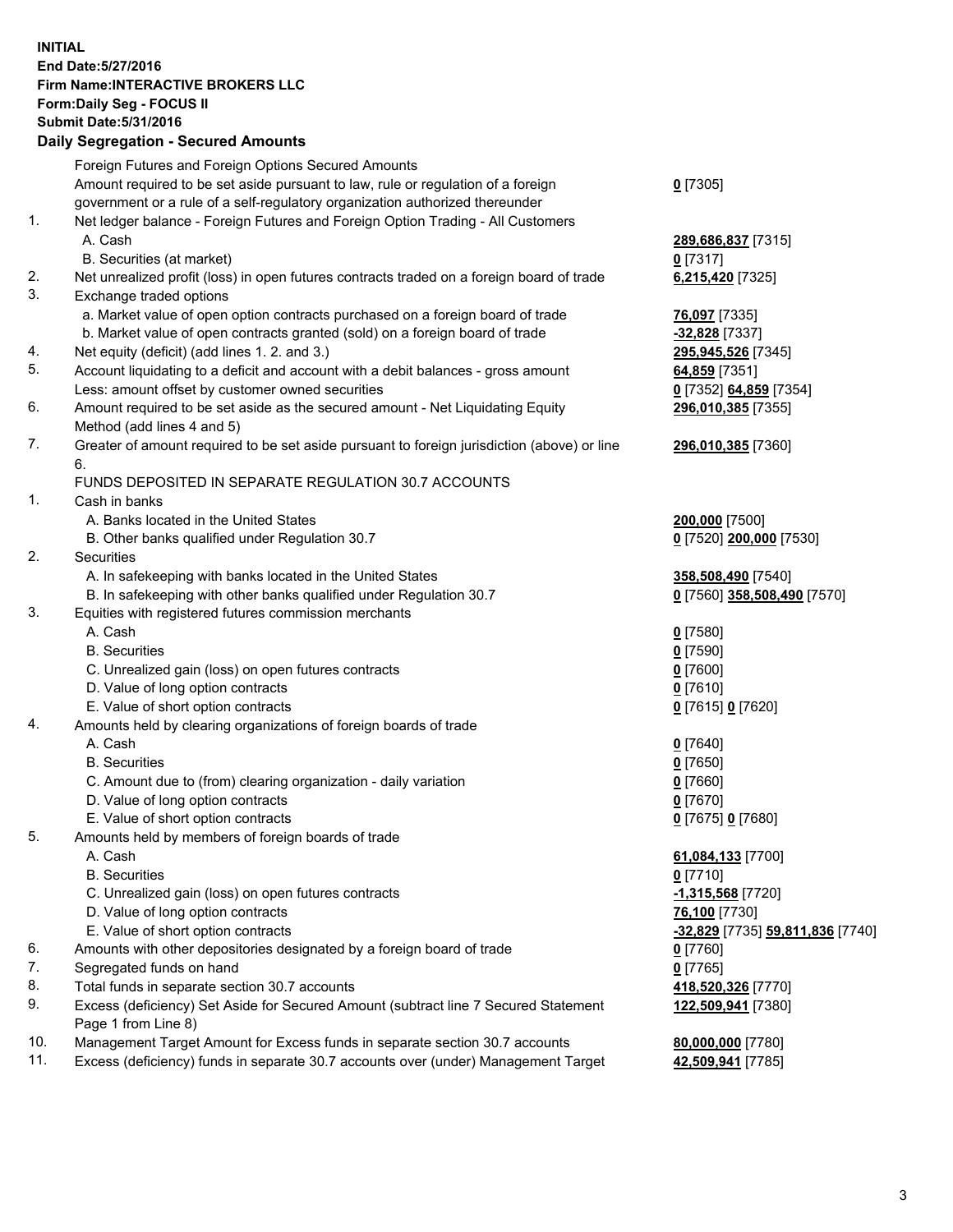**INITIAL End Date:5/27/2016 Firm Name:INTERACTIVE BROKERS LLC Form:Daily Seg - FOCUS II Submit Date:5/31/2016 Daily Segregation - Segregation Statement** SEGREGATION REQUIREMENTS(Section 4d(2) of the CEAct) 1. Net ledger balance A. Cash **2,810,473,960** [7010] B. Securities (at market) **0** [7020] 2. Net unrealized profit (loss) in open futures contracts traded on a contract market **-24,218,535** [7030] 3. Exchange traded options A. Add market value of open option contracts purchased on a contract market **100,106,299** [7032] B. Deduct market value of open option contracts granted (sold) on a contract market **-170,440,163** [7033] 4. Net equity (deficit) (add lines 1, 2 and 3) **2,715,921,561** [7040] 5. Accounts liquidating to a deficit and accounts with debit balances - gross amount **118,506** [7045] Less: amount offset by customer securities **0** [7047] **118,506** [7050] 6. Amount required to be segregated (add lines 4 and 5) **2,716,040,067** [7060] FUNDS IN SEGREGATED ACCOUNTS 7. Deposited in segregated funds bank accounts A. Cash **212,152,768** [7070] B. Securities representing investments of customers' funds (at market) **1,665,508,631** [7080] C. Securities held for particular customers or option customers in lieu of cash (at market) **0** [7090] 8. Margins on deposit with derivatives clearing organizations of contract markets A. Cash **101,000,758** [7100] B. Securities representing investments of customers' funds (at market) **1,010,743,436** [7110] C. Securities held for particular customers or option customers in lieu of cash (at market) **0** [7120] 9. Net settlement from (to) derivatives clearing organizations of contract markets **-3,418,020** [7130] 10. Exchange traded options A. Value of open long option contracts **100,103,900** [7132] B. Value of open short option contracts **-170,437,800** [7133] 11. Net equities with other FCMs A. Net liquidating equity **0** [7140] B. Securities representing investments of customers' funds (at market) **0** [7160] C. Securities held for particular customers or option customers in lieu of cash (at market) **0** [7170] 12. Segregated funds on hand **0** [7150] 13. Total amount in segregation (add lines 7 through 12) **2,915,653,673** [7180] 14. Excess (deficiency) funds in segregation (subtract line 6 from line 13) **199,613,606** [7190] 15. Management Target Amount for Excess funds in segregation **155,000,000** [7194] **44,613,606** [7198]

16. Excess (deficiency) funds in segregation over (under) Management Target Amount Excess